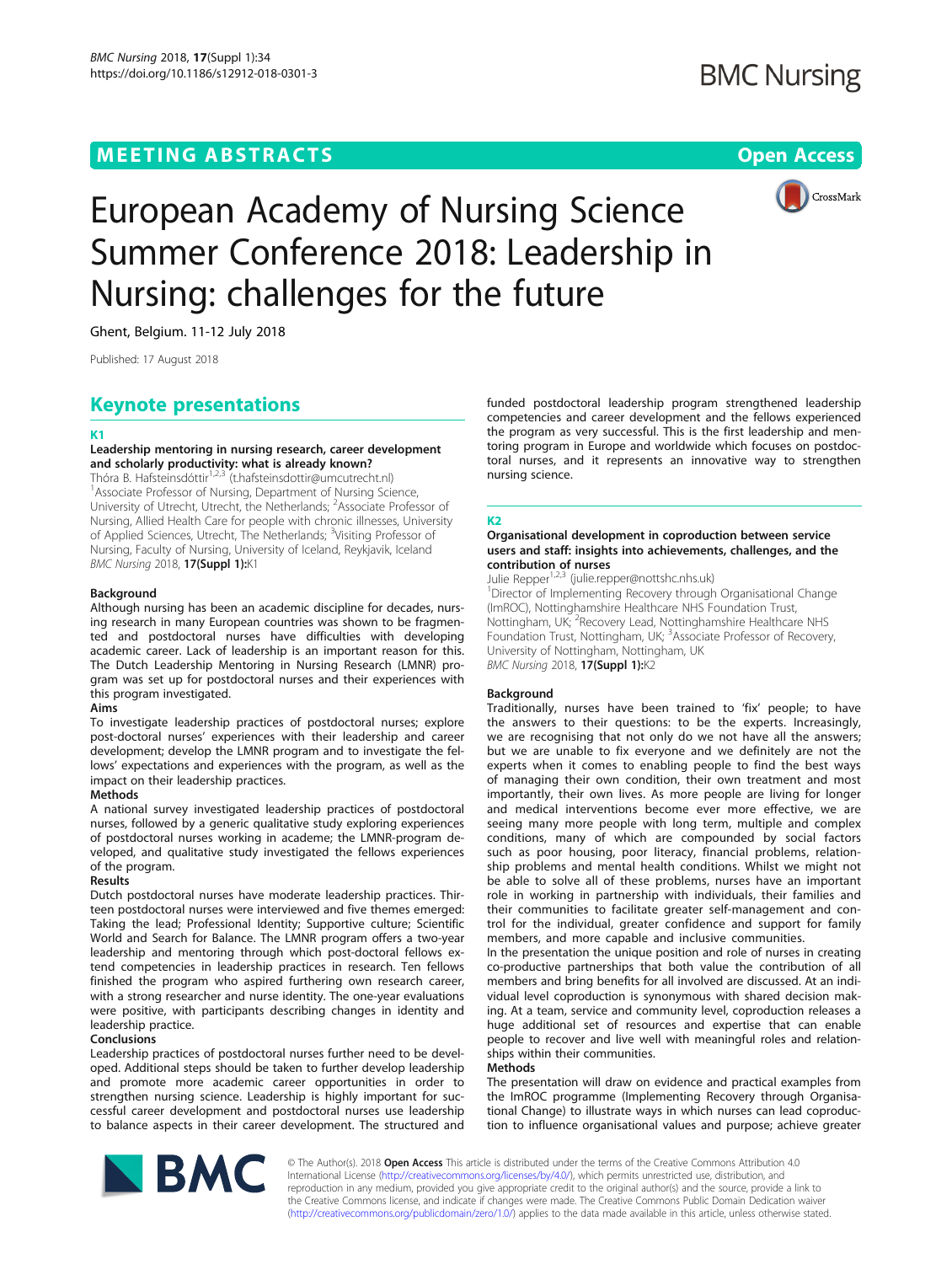patient satisfaction, improve health outcomes and create more informed communities.

ImROC utilises a tried and tested methodology to achieve demonstrable change, including:

- Ten Organisational Challenges to provide a baseline assessment, priority areas for change and develop coproduced action plans
- The PDSA (Plan Do Study Act) cycle in a continual process to guide and review change at every level of the organisation
- Recovery focused quality improvement interventions (such as the Team Recovery Implementation Plan; the employment of peer workers; the development of Recovery Colleges; the introduction of coproduction structures) to inform and evaluate change
- Recovery focused/transformational leadership approaches
- The facilitation of local action learning sets
- The production of accessible, evidence based, coproduced and free to download Briefing papers to inform best practice.

#### Conclusions

Nurses have a key role in enabling these changes. Owing to their training, experience, values and the size of the nursing workforce within health and social care organisations they are pivotal in the success of initiatives to develop Recovery focused cultures and practices. However, these developments are transformational and require a shift away from traditional practices so nurses will need coaching, training and mentoring to support them to lead and sustain these improvements.

#### K3

#### Advanced practice nursing roles in Europe

Claudia B Maier<sup>1,2,3</sup> (c.maier@tu-berlin.de)

<sup>1</sup>Postgraduate researcher, Department of Healthcare Management, Technische Universität Berlin, Berlin, Germany; <sup>2</sup>Senior fellow, Center for Health Outcomes and Policies, University of Pennsylvania, Philadelphia, PA, USA; <sup>3</sup>Consultant, World Health Organisation (WHO), Geneva, Switzerland

**BMC Nursing 2018, 17(Suppl 1):K3** 

#### **Background**

Health and nursing care has become increasingly complex, due to technological advances, more complex treatment and multimorbidity on the rise. The study aimed to analyse the roles of Advanced Practice Nurses (APN) in Europe, related reforms and implementation. **Methods** 

International study, based on the TaskShift2Nurses expert survey in 39 countries, including 93 experts, a literature review, and routine data on Nurse Practitioners (NP).

#### Results

Eleven countries had extensively expanded the scopes-of-practice for NP/APN. The size of the NP workforce is small, but increasing rapidly, at a higher rate than among the physician workforce; this is partly linked to the rise in educational programmes to train nurses in advanced roles. Many countries in Europe (e.g. Cyprus, Estonia, Finland, France, Netherlands, Poland, Spain) have adopted new laws since 2010 to authorise nurses to prescribe medicines, but the number of medicines and levels of independence vary considerably.

#### Conclusions

Many countries are expanding the roles for nurses, some with major reforms underway, others slowly progressing. Overcoming policy barriers is key to ensure a smooth transition for nurses, teams and patients.

#### References

1. Maier CB, Aiken LH, Busse R (2017). Nurses in advanced roles. Policy Levers for Implementation. OECD Working Paper.November 2017. http:// www.oecd-ilibrary.org/social-issues-migration-health/nurses-in-advancedroles-in-primary-care\_a8756593-en

## Speaker presentations

#### S1

#### EFFIP (E-support for Families & Friends of Individuals affected by Psychosis) – developing and evaluating an eHealth complex intervention for family carers

Jacqueline Sin<sup>1</sup>, Claire Henderson<sup>2</sup>, Aurora Sesé<sup>3</sup>, Luke Woodham<sup>3</sup> , Kavirthana Krishnamoorthy<sup>3</sup>, Steve Gillard<sup>1</sup>

<sup>1</sup>Population Health Research Institute, St George's, University of London, London, UK; <sup>2</sup>Institute of Psychiatry, Psychology & Neuroscience, King's College London, London, UK; <sup>3</sup>e-Learning Unit, Institute of Medical and Biomedical Education, St George's, University of London, London, UK Correspondence: Jacqueline Sin (jasin@sgul.ac.uk)

BMC Nursing 2018, 17(Suppl 1):S1

#### Background

Psychosis including schizophrenia are the most common severe mental illness. [1,2] Coping with psychosis is often challenging and difficult not just for the individuals themselves but everyone close to them. [3,4,5] The EFFIP project is a five-year research programme aiming to develop and evaluate an online intervention providing support, information, and coping strategies to promote the wellbeing of carers of people affected by psychosis.

#### **Methods**

This nurse-led project enlists a team of multi-disciplinary clinical and academic experts, digital health professionals, people with lived experience of psychosis, carers and key stakeholders. We use a mixed methods study design based on the UK Medical Research Council's framework for the development, modelling and piloting, and evaluation of complex interventions.[6]

#### Results and conclusions

Over the last two years, we have completed two systematic reviews [4,5] and focus group studies with carers and service users, to map out the design and content of the intervention. We built the intervention prototype and ran a usability study to test its usability and to further refine it through an iterative consultation process with carers and extensive Public and Patient Involvement (PPI) activities. Third and lastly, we just launched a randomised controlled trial to evaluate the effectiveness of the online intervention in promoting carers' wellbeing and caregiving experiences (ISRCTN 89563420).

#### Acknowledgements

We also acknowledge all the inputs and contributions from the Project Reference Group and Expert Advisory Group members – see http://copesupport.org/team/

#### References

- 1. NICE (2014) Psychosis and schizophrenia in adults: Treatment and management (CG 178). London: The British Psychological Society & The Royal College of Psychiatrists.
- 2. The Schizophrenia Commission (2012) The Abandoned Illness: A Report from the Schizophrenia Commission. London: Rethink Mental Illness.
- 3. Pharoah F., Mari J., Rathbone J. & Wong W. (2010) Family intervention for schizophrenia. Cochrane Database of Systematic Reviews Issue 12. Art. No.:CD000088. DOI:10.1002/14651858. CD000088.pub3.
- 4. Sin J., Gillard S., Spain D., Cornelius V., Chen T. & Henderson C. (2017) Effectiveness of psychoeducational interventions for family carers of people with psychosis: A systematic review and meta-analysis. Clinical Psychology Review. 56: 13-24.
- 5. Sin J., Henderson C., Spain D., Cornelius V., Chen T. & Gillard S. (2018) eHealth interventions for family carers of people with long term illness: A promising approach? Clinical Psychology Review. https://doi.org/10.1016/j.cpr.2018.01.008.
- 6. Medical Research Council (2008) Developing and Evaluating Complex Interventions: New Guidance. Retrieved from: http:// www.mrc.ac.uk/documents/pdf/complex-interventionsguidance/(last accessed on 27th July 2017).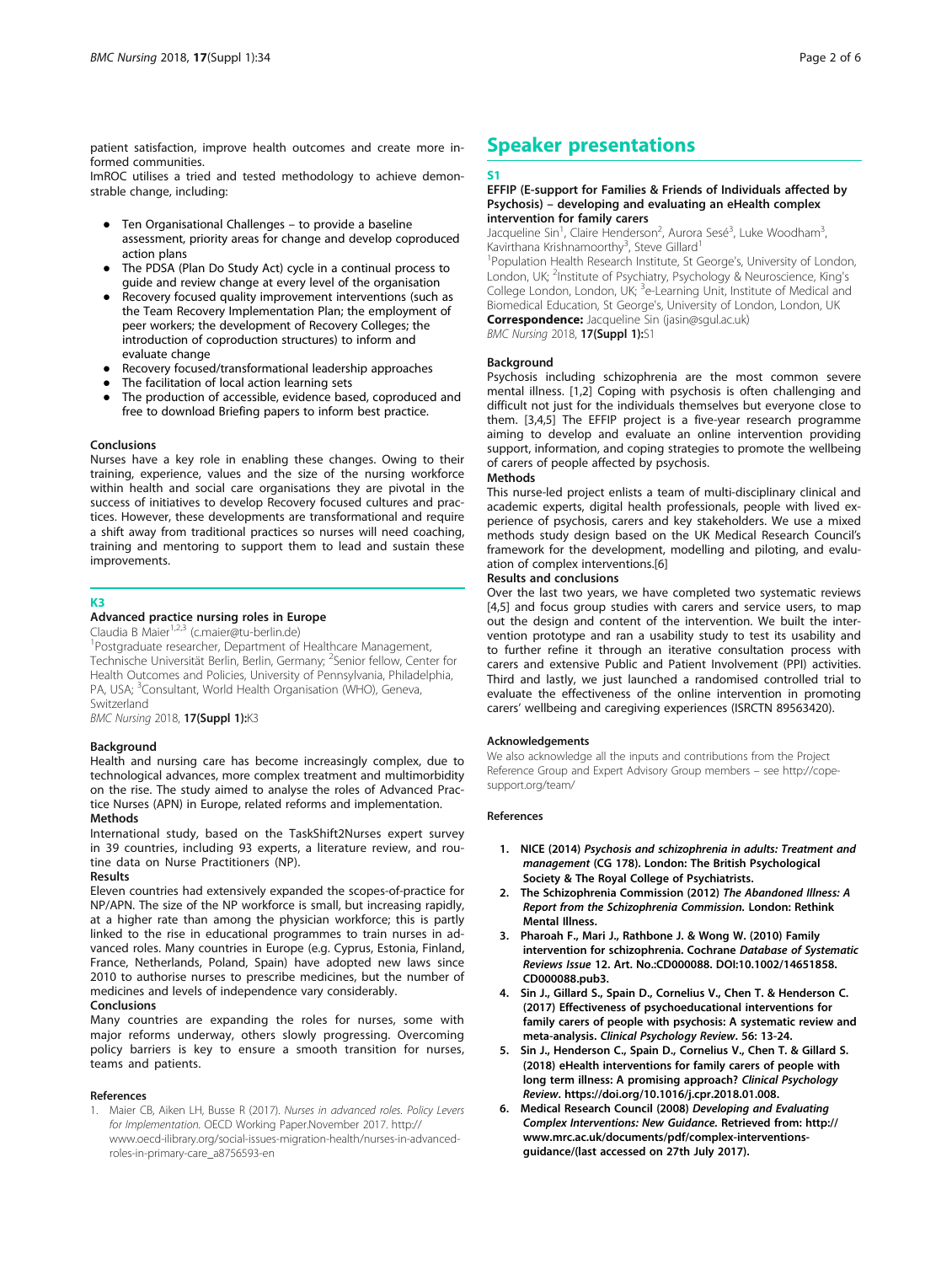#### S<sub>2</sub>

#### Advancing the science of literature reviewing in nursing: the Focused Mapping Review and Synthesis as a novel approach Caroline Bradbury-Jones, Julie Taylor

School of Nursing, University of Birmingham, Birmingham, UK Correspondence: Caroline Bradbury-Jones (c.bradbury-

jones@bham.ac.uk)

## **BMC Nursing 2018, 17(Suppl 1):**S2

#### Background

Literature reviews are an important and popular part of synthesising evidence in nursing [1]. There are numerous approaches, each with their distinctive features and purposes [2]. Most types of review involve exhaustive searching and retrieval of as much relevant evidence as possible on a particular subject and from this, firm conclusions can be drawn or gaps in evidence identified. We present and critique a new form of review: The 'Focused Mapping Review and Synthesis' (FMRS). Methods

Using illustrative examples from our published FMRS papers and extant literature on leadership, we present this new review type. In line with the conference theme, we use leadership in nursing as an example.

#### Results

Rather than synthesising evidence of 'what works', a FMRS approach aims to identify the contours, boundaries or assumptions associated with a subject within a specific body of literature.

#### Conclusions FMRS offers a useful addition to the methodological toolkit of researchers.

#### References

- 1. Aveyard H (2010) Doing a Literature Review in Health and Social Care: A Practical Guide. Berkshire: Open University Press.
- 2. Grant MJ, Booth A (2009) A typology of reviews: an analysis of 14 review types and associated methodologies. Health Information & Libraries Journal, 2009, 26(91-108).

#### S3

#### Development of a psycho-educational intervention program in oncology according to the complex interventions methodology Otília Barreto $1/2$ , Adriana Henriques<sup>2</sup>

<sup>1</sup> Regional Health Service of the Autonomous Region of Madeira, Madeira, Portugal; <sup>2</sup>University of Lisbon and School of Nursing of Lisbon, Lisbon, Portugal

Correspondence: Otília Barreto (maria.barreto@campus.esel.pt) **BMC Nursing 2018, 17(Suppl 1):**S3

#### **Background**

The diagnosis of cancer disease has a great negative impact on both the patient and his/her family. This disease implies the adoption of coping strategies in order to cope with it. Some people need the specialized intervention of health professionals to adopt effective strategies to deal with the disease.

#### Methods

The development of the psychoeducational intervention program followed the guidelines of the Medical Research Council. This study covered the Development Phase and the Feasibility Phase of the Complex Interventions Model. In each phase the mixed method was used. We did two Systematic Reviews of Literature, submitted the program to expert peers and a Focus Group at the end of the program with the participants. Results

The final result of this process of construction of the psychoeducational program gave rise to a multifamily group intervention program. The program's contents cover the concept of cancer, the demystification of this disease, adaptation to cancer, strategies to deal with anxiety and stress, family adaptation to cancer and lastly the resources of support that can appeal throughout the process of disease.

#### Conclusions

This construction process allows us to conclude this specific intervention as a working tool for nurses who develop their professional activity, and to change the current nursing care.

#### S4

#### Nurses' working context as an antecedent of autonomy-supportive communication - the contribution of the Self-Determination **Theory**

Veerle Duprez<sup>1</sup>, Maarten Vansteenkiste<sup>2</sup>, Dimitri Beeckman<sup>1</sup>, Sofie Verhaeghe<sup>1</sup>, Ann Van Hecke<sup>1</sup>

<sup>1</sup>University Centre for Nursing and Midwifery, Department of Public Health, Faculty of Medicine and Health Sciences, Ghent University, Ghent, Belgium; <sup>2</sup> Developmental Psychology, Department of developmental, personality and social psychology; Ghent University, Ghent, Belgium

Correspondence: Veerle Duprez (Veerle.Duprez@UGent.be) BMC Nursing 2018, 17(Suppl 1):S4

#### Background

Within chronic care, it is generally accepted that patients are empowered to take the lead in their chronic condition management. A clincal leadership needs to be established, characterized by a collaborative partnership between the patient and the nurse. However, nurses sometimes leave little room for an approach that aknowledges a central role to patient participation and autonomy.

#### Methods

Rooted in the Self-Determination Theory, this study addressed (1) nurses' autonomy-supportive approach, (2) whether work-related antecedents predict their approach while supporting patients towards self-management, and (3) the possible mediating role of burnout in these effects by structural equation models. A multicentre study was conducted within chronic care nurses (N=509).

#### Results

A two-dimensionality differing in person-centeredness and directiveness was present, i.e. autonomy-supportive, structuring, controlling, or chaotic approach. Antecedents indicated that nurses who experienced autonomy, competence and relatedness in their work context tended more to an autonomy-supportive approach. Nurses' motives for self-management support differently predict the use of autonomy-supportive or more controlling approaches.

#### Conclusions

Managers face the challenge to provide job autonomy, as well as endorse the value of self-management support, which in turn leads to nurses' provision of autonomy to patients.

#### S<sub>5</sub>

#### Coproduction of knowledge for practice through a participatory action research and process evaluation project (Lydia Osteoporosis Project 2, LOP 2)

Margaret Coulter Smith<sup>1</sup>, Anthony Schrag<sup>2</sup>, Fiona Kelly<sup>1</sup>, Claire Pearson<sup>1</sup> , Alison Bacigalupo<sup>1</sup>

<sup>1</sup> Division of Nursing, School of Health Sciences, Queen Margaret University, Edinburgh, Scotland, UK; <sup>2</sup>Division of Media, Communication and Performing Arts, School of Arts, Social Sciences and Management, Queen Margaret University, Edinburgh, Scotland, UK

Correspondence: Margaret Coulter Smith (msmith1@qmu.ac.uk) **BMC Nursing 2018, 17(Suppl 1):**S5

#### Background

Participatory action research (PAR) is active, collaborative and seeks to develop knowledge from everyday occurrences (Reason and Bradbury 2013). A creative movement workshop developed from the Lydia Osteoporosis PAR Project 2 (LOP 2) and enabled volunteer local research collaborators and participants to articulate new practice knowledge.

#### Methods

A workshop co-designed by nurse researchers and artists as facilitators aimed to explore beliefs, understandings, mental models, and 'tacit' knowledge about osteoporosis and fracture risk in an ageing population (IOF 2017, SIGN 2015). Theoretical frameworks included 'Embodied cognition' (Balcetis and Cole 2009), 'modelbased learning environments' (Pirnay-Dummer et al, 2012), biomedical knowledge, and creative arts.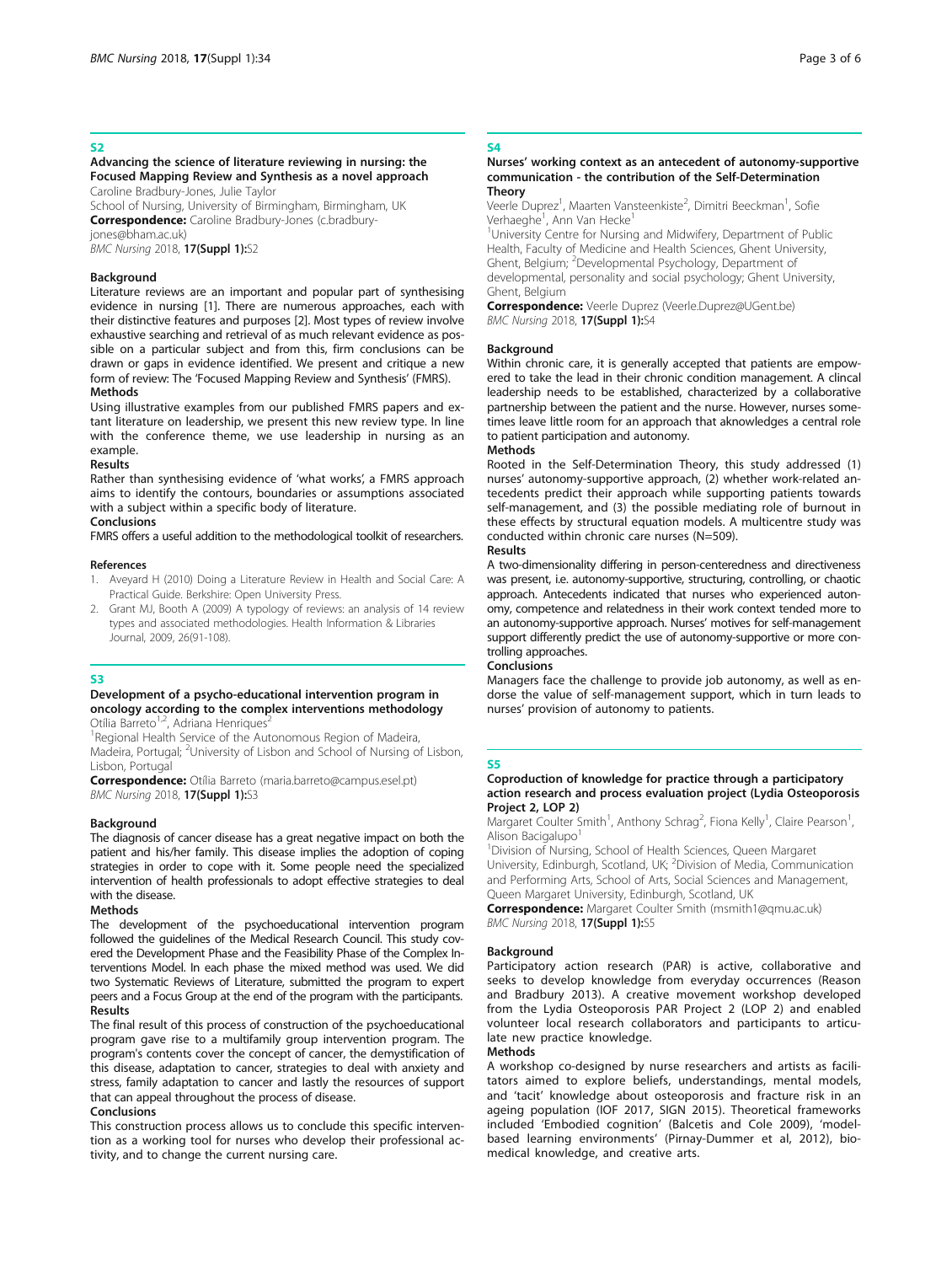#### Results

Workshop participants (N=19) progressed through activities ranging from individual drawings of human figures to more physical movement tasks influenced by 'embodied cognition', with tissue paper 'exoskeletons' as a metaphor for fracture risk. The activities created dissonance and puzzlement to challenge beliefs and knowledge structures. Multiple materials were used. Processes and creative outputs were documented in photographs and text. Data analysis was undertaken and a metaphor appeared to convey practice when assisting with mobility 'Mobilising with osteoporosis is like a dance. Sometimes you will lead. Sometimes you will follow'.

#### Conclusions

Workshop was positively evaluated.

#### S6

#### From qualitative meta-summary to qualitative meta-synthesis: developing a new situation-specific theory of barriers and facilitators for self-care in heart failure patients

Oliver Rudolf Herber (Oliver.Herber@med.uni-duesseldorf.de) Institute of General Practice (ifam), Medical Faculty of the Heinrich Heine University Dusseldorf, Dusseldorf, Germany **BMC Nursing 2018, 17(Suppl 1):**S6

#### Background

Situation-specific theories provide nurses with a vehicle to guide their decisions or make assumptions. Yet, a theory on barriers and facilitators for self-care in heart failure patients is absent in spite of sufficient primary qualitative research required to execute a qualitative meta-synthesis represented as a situation-specific theory. The purpose is to describe the development of a situation-specific theory of barriers and facilitators to heart failure self-care.

#### Methods

We employed meta-synthesis techniques to integrate statements of findings pertaining to barriers and facilitators to heart failure self-care that were derived previously through meta-summary techniques.

#### Results

According to the proposed theoretical model, self-care behaviour is the result of a patient's decision-making process. This process is mainly influenced by two key concepts: 'self-efficacy' and the 'patient's disease concept.' Facilitative and inhibitive factors have been identified influencing these two key concepts as well as the decision-making process itself, thereby either enabling or hampering the execution of effective heart failure self-care.

#### Conclusions

A situation-specific theory of barriers and facilitators to heart failure self-care provides a blueprint for nursing practice. Further research is needed to validate the model through empirical testing. Once fully matured, the model may be useful in developing behavioural interventions.

#### S7

#### Leadership competencies and attributes in advanced nursing practice: an integrated review

Maud Heinen<sup>1</sup>, Anita Huis<sup>1</sup>, Hester Vermeulen<sup>2</sup>, Catharina van Oostveen<sup>2</sup> , Jeroen Peters<sup>4</sup>

<sup>1</sup>IQ healthcare, Radboud Institute for Health Sciences, Radboud University Medical Centre, Nijmegen, the Netherlands; <sup>2</sup>University of Applied Sciences, Nijmegen, the Netherlands

Correspondence: Maud Heinen (m.machiels@maastrichtuniversity.nl) **BMC Nursing 2018, 17(Suppl 1):**S7

#### Background

Developments in healthcare and within the nursing profession ask for well trained nurses with leadership qualities at all levels of the healthcare system. Clinical nurses who are trained at master's level, e.g. Advanced Practice Nurses (APNs) and Clinical Nurse Leaders (CNLs) are ideally positioned to lead health care reform in nursing. Identifying leadership competencies and attributes internationally is the first step for an evidence based curriculum on leadership.

The aim of this study is to contribute to defining leadership by establishing what leadership competencies and attributes are expected of the Master level educated nurse (APN & CNL) from an international perspective.

#### Methods

An integrative review design was used which allows for the combination of various methods to synthesize the findings of included studies and literature. The Embase, Medline and Cinahl databases and websites of international professional nursing organizations were searched for publications on leadership competencies.

#### Results

Seventy-eight competencies were identified in ten studies and six frameworks. Synthesis of results led to the identification of 26 core competencies within the clinical, professional, health systems and health policy leadership domains (Hamric et al 2014). The least number of competencies were identified in the health policy domain.

#### Conclusions

This model of leadership core competencies could be used as a solid base for international leadership development.

#### **CR**

#### Clinical leadership: how can we define and recognize leaders in bedside nursing care?

Nele De Roo, Sabrina Nachtergaele

Artevelde University College Ghent, Nursing Department, Ghent, Belgium

Correspondence: Nele De Roo (nele.deroo@arteveldehs.be) BMC Nursing 2018, 17(Suppl 1):S8

#### Background

Nurses have a considerable role in coordinating and implementing interdisciplinary care in hospitals in order to guarantee quality of care (QoC). Therefore every nurse has to possess leadership qualities, including nurses without a formal leadership role.

The aim of this study was to define the concept of clinical leadership and to understand how clinical leaders can be recognized within a nursing team.

#### Methods

A literature research was conducted combined with in-depth interviews with experts and semi-structured focus groups. A qualitative content analysis of the transcribed expert and focus group interviews was done.

#### Results

The concept 'clinical leadership' involves bedside nurses who deliver daily care, act as role models and influence, motivate and inspire others with their values and beliefs to improve patient care, without having formal authority. Characteristics like creativity, clinical expertise, flexibility, communication skills and vision towards the future are linked to this concept. There is a positive correlation between the presence of these clinical leaders and QoC. Senior nurses acknowledge and recognize these leadership qualities in bedside nurses, but nurses do not recognize this within themselves.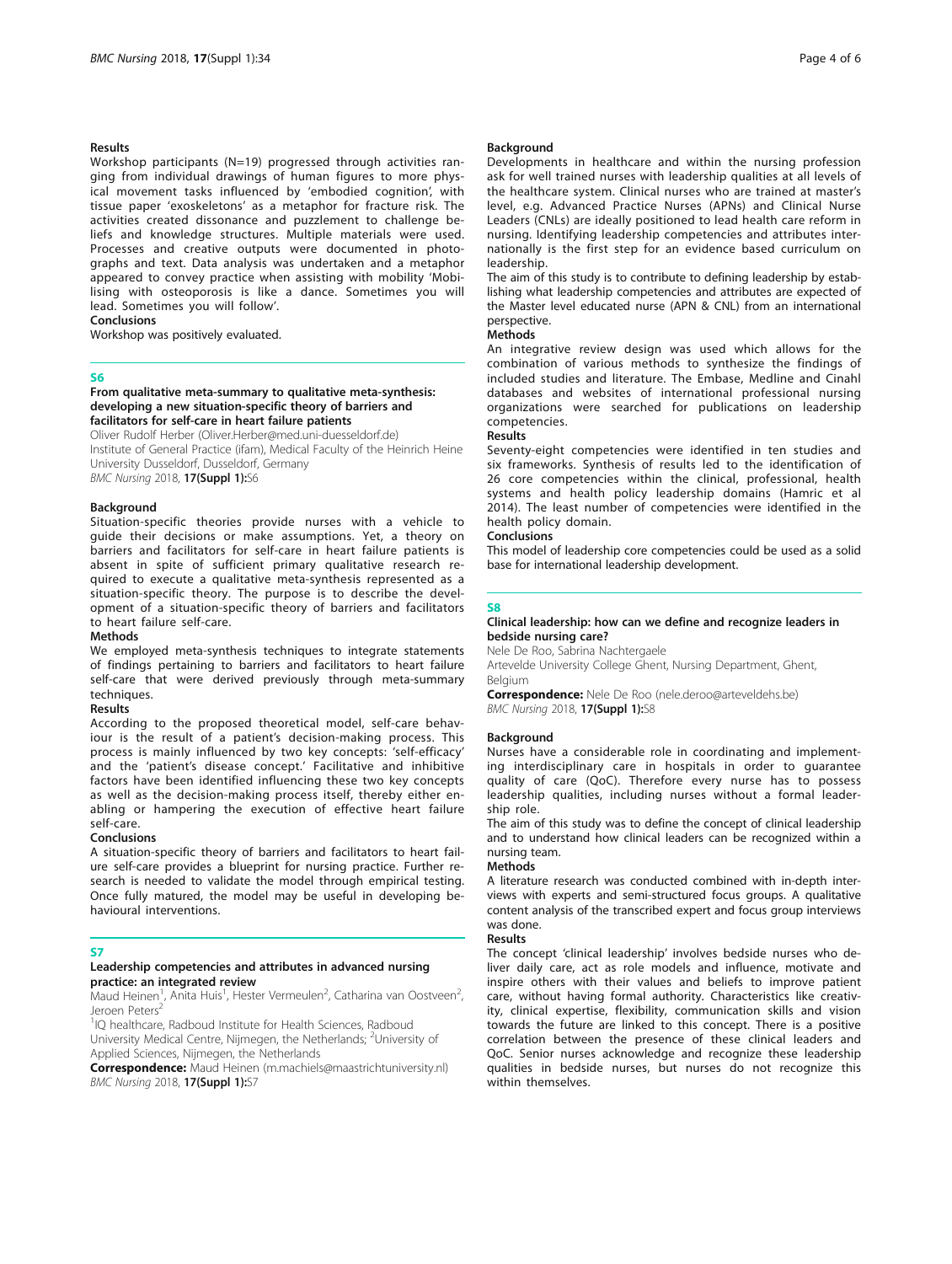#### Conclusions

Understanding of this concept is necessary to raise leadershipself-awareness in bedside nurses, which has a positive impact on QoC.

#### S

#### Nursing in the governance model of health programmes

Andreia Silva da Costa<sup>1</sup>, Adriana Henriques<sup>2</sup>

<sup>1</sup>Directorate of Disease Prevention and Health Promotion, Directorate-General of Health, Lisbon, Portugal; <sup>2</sup>ESEL - Escola Superior de Enfermagem de Lisboa e ISAM – Instituto Superior Ambiental da

Faculdade de Medicina Preventiva de Lisboa, Lisbon, Portugal Correspondence: Andreia Silva da Costa (andreiasilva@dgs.min-

saude.pt)

**BMC Nursing 2018, 17(Suppl 1):**S9

#### Background

The epidemiological and demographic patterns of transition present shifting challenges to European health systems. Aging and higher prevalence of non-communicable diseases challenge health services organisations.

Attribution of responsibilities and activities amongst professionals and their interactions can be adapted, creating new strategies and governance models implying nurses can equate national programmes from management to execution.

This paper aims to describe good practices in Portugal reflecting national programmes implemented locally by nurses articulated with multiple stakeholders.

#### **Methods**

The methodology used involved detailed analysis of governance models available on health ministry websites and monitoring reports showing process and outcome indicators of national, regional and local programmes managed by nurses.

#### Results

Analysis revealed programmes nationally coordinated by nurses, namely the National Programme for Children and Youth Health. This Programme provides health surveillance from birth through interventions of health professionals. Indicators related to health promotion and disease prevention revealed positive results and its indicators place Portugal positively when compared to European countries.

#### Conclusions

The dissemination of these governance models is considered relevant for the recognition of nurses in the coordination of programmes at local and national levels, specifically related to child health and vaccination, as health gains obtained place Portugal amongst European countries with the best results in this field.

#### S10

#### Core Outcome Set (COS) for health- and nursing research: the case of incontinence-associated dermatitis (IAD)

Karen Van den Bussche, Dorien De Meyer, Dimitri Beeckman <sup>1</sup>Skin Integrity Research Group, University Centre for Nursing and Midwifery, Department of Public Health, Ghent University, Ghent, Belgium

Correspondence: Karen Van den Bussche (karen.vandenbussche@ugent.be) **BMC Nursing 2018, 17(Suppl 1):**S10

#### Background

In health- and nursing science, clinical trials contribute to evidencebased practice and informed clinical decision making. However, trial results are often contradictory due to varying methodological quality, populations, interventions, and outcomes. The lack of comparability of clinical trial outcomes is a major challenge in the field of IAD prevention and treatment. Numerous initiatives to standardise outcomes have been launched since the 1990s. Today, the concept of a Core Outcome Set (COS) is widely accepted.

#### Methods

A list of outcome domains was generated through a systematic literature review, consultation of experts and three patient interviews. The project team reviewed and refined the outcome domains prior to starting a three-round Delphi procedure. The panellists, including healthcare providers, researchers and industry were invited to rate the importance of the outcome domains.

#### Results

We extracted 1852 outcomes from 244 articles. Experts proposed 56 and patients 32 outcomes. After refinement, 57 panellists from 17 countries rated a list of 58 outcome domains. The final list of outcome domains includes erythema, erosion, maceration, IAD-related pain, and patient satisfaction.

#### Conclusions

The use of a COS in clinical trials will contribute to international standardisation, comparability between trials, patient-centred care, and informed clinical decision making.

#### S11

#### Experiences with a nurse-led self-management support intervention for people with chronic conditions; a mixed-methods approach

AnneLoes van Staa<sup>1</sup>, Janet Been-Dahmen<sup>1</sup>, Heleen van der Stege<sup>1</sup> , Denise Beck<sup>2</sup>, Mirjam Tielen<sup>2</sup>, Marleen van Buren<sup>2</sup>, Cora Braat<sup>3</sup>, Emma Massey<sup>2</sup>, Wendy Oldenmenger<sup>3</sup>, Erwin Ista<sup>2</sup>

<sup>1</sup>Department of Healthcare & Welfare, NHL University of Applied Sciences, Leeuwarden, the Netherlands; <sup>2</sup>Erasmus University Medical Centre, Dept. of Internal Medicine, Rotterdam, the Netherlands; <sup>3</sup>Erasmus Medical Centre Cancer Institute, Rotterdam, the Netherlands

Correspondence: AnneLoes van Staa (a.van.staa@hr.nl) **BMC Nursing 2018, 17(Suppl 1):**S11

#### **Background**

Self-management support is a core task for nurses, but it is unclear what it entails. Using Intervention Mapping, a nurse-led intervention was developed: people with kidney transplant (KT) and head-neck cancer (HNC) indicated their support needs. The intervention combines the assessment of self-management challenges using a conversational tool (Self-Management Web) with solution-focused communication techniques, including goalsetting, action-planning and monitoring progress. This pilotstudy aimed to evaluate the feasibility and first effects of the intervention.

#### Methods

A controlled before-after evaluation study was conducted in 2 outpatient clinics of a Dutch University Hospital. To gain insight into fidelity, feasibility, and acceptability, we did interviews and observations. Quantitative methods consisted of pre-post surveys within-group comparison; and intervention (n=23 KT; n=27 HNC) versus historic control (n=43 KT; n=28 HNC) between-group comparison.